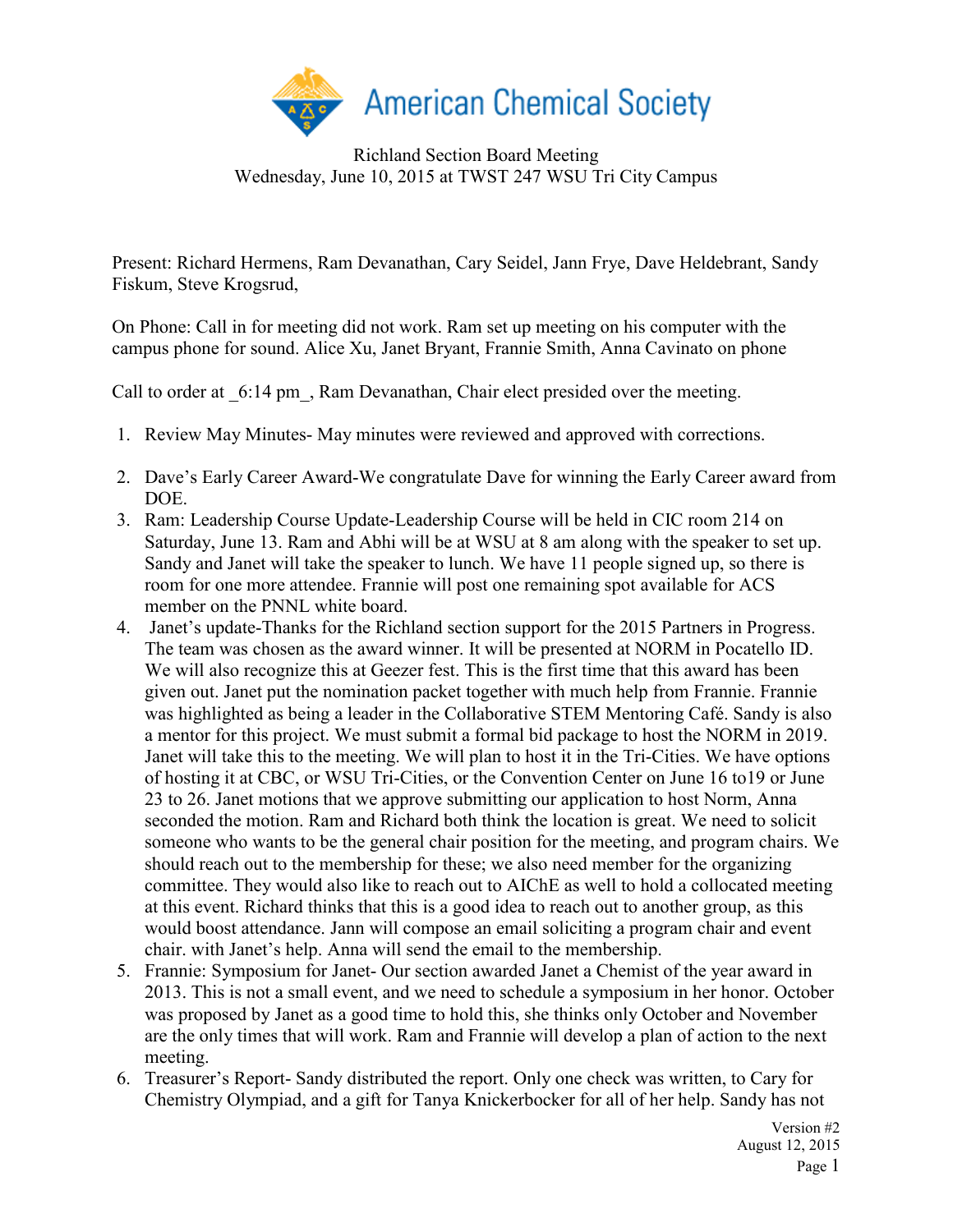

Richland Section Board Meeting

Wednesday, June 10, 2015 at TWST 247 WSU Tri City Campus received a bill for our support to the Mid-Columbia Science fair. Frannie thinks the email request came from Jeff Brown at PNNL. We can ask him to resend the email. Also are we going to spend the project seed money this year. Anna is not, but we are not sure that Tanya was not going to use. Anna will check with Tanya.

- 7. Dave: Summer Picnic, date and venue-He reached out to Kurt Spies, AIChE has tentatively scheduled it of July 15 or 16. They are looking for another location with a patio. He will follow up with Kurt to finalize the details. The board can choose the preferred date.
- 8. Career Fair- They have about 27 different companies that they want to invite to the event. He sent the list to Jann and it is attached to the end of the minutes. The list is split between Karen, Dave and Debbie. Some companies they do not have a contact. They have a total of \$3000 for the event from Local Section Activities Committee, \$1750, Corporation associates, \$1000, Richland Section \$250. They will provide travel vouchers for students, and will reach out to several universities. They will do some advertising, and Janet plans to get some ACS swag to hand out. They will need help. We can set up interview panels, and resume help. We will also invite other organizations to participate as well. Karen will reserve CBC for this event. Anna recommended we hold it in the second or third week of October. Debbie will send out the contact emails.
- 9. A post doc who works with Dave was invited to participate in the post-doc council at the national meeting. He was wondering if he could get any help at pay for travel to the meeting. Sandy reported that our funds that were budgeted for assisting students has been exhausted. Richard said he did not use all the councilor money, so we could pay with that. We passed a motion to pay for his registration of \$390 using the appropriate funds, on the condition that he has to help us with the career fair and submit a one page support to us.
- 10. Anna reported that she and Ram applied for a grant to hold a Science Café in La Grande. Dave Heldebrant will talk on carbon capture and climate change. Steve Krogsrud thinks we should place an NPR add about this.
- 11. Anna asked if anyone had responded to the form nominating the section for two Chemluminary awards. No one has, so Anna will take care of this.
- 12. The western Idaho ACS has asked if we would like to hold a joint Chemistry Olympiad with them. Cary wonders what the board thinks about that idea. We don't have to decide yet and can discuss it at the next meeting. Steve was not sure that this would help participation, as time commitments deter most of the students.
- 13. Jann: Request for help with Chemistry Demo at Reach in July from Dale Jansons- Anna Cavinato offered to help. Jann will put her in contact with Dale Jansons.
- 14. Janet will be sending a short blurb to Anna for distribution to the members to invite attendees at NORM to a round table session for industrial members. There will be the ability to attend virtually, as well.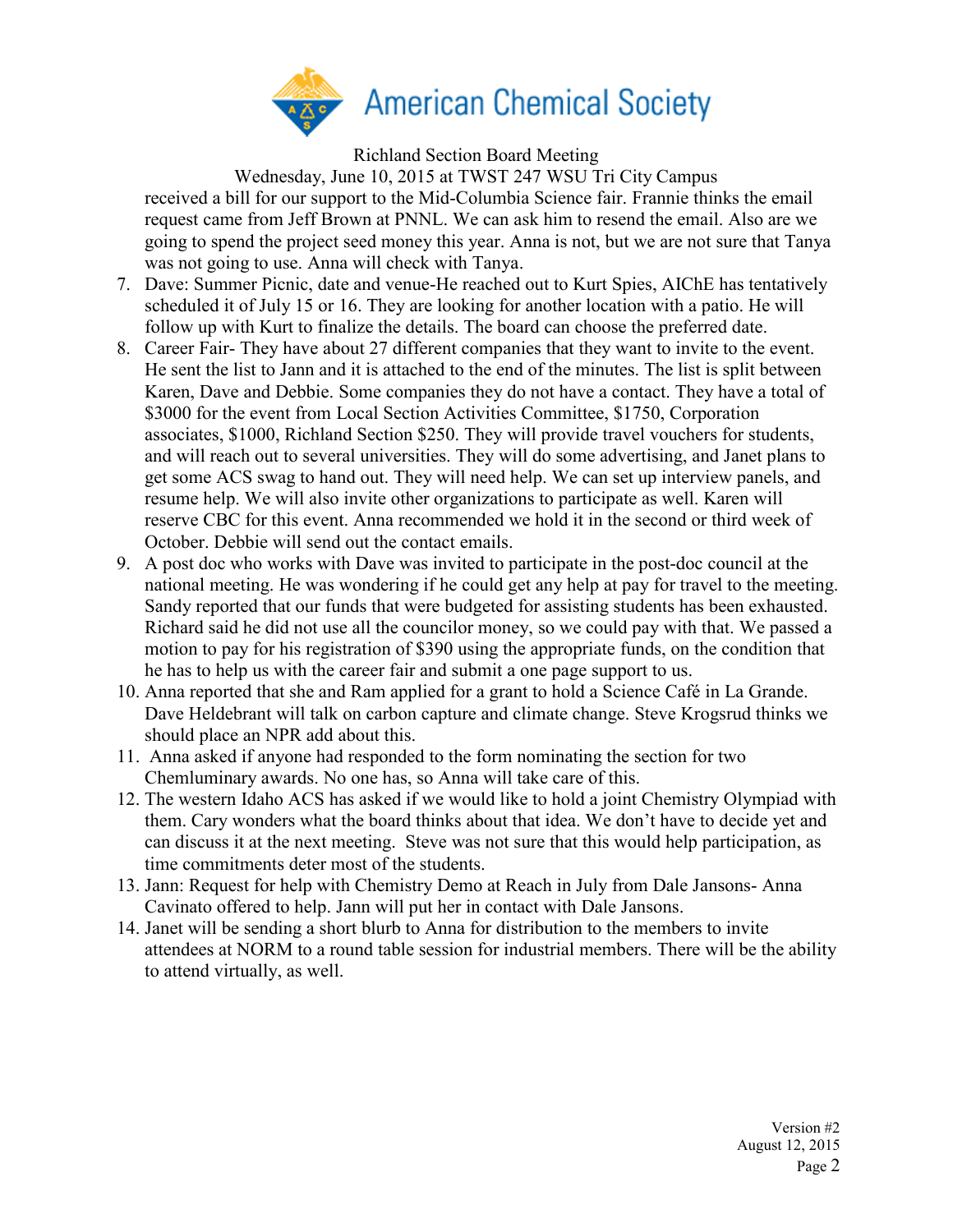

## Richland Section Board Meeting Wednesday, June 10, 2015 at TWST 247 WSU Tri City Campus

List of Companies for Possible Participation in Planned ACS Career Fair:

| Company/Organization         | Location        | Contact Name              | Contact Info                              |
|------------------------------|-----------------|---------------------------|-------------------------------------------|
| <b>ANS Local Section</b>     | Tri-Cities, WA  | Gary Troyer               | krisgaryt@gmail.com                       |
| <b>AREVA Inc</b>             | Tri-Cities, WA  | David Merrell             |                                           |
| Boeing                       |                 |                           |                                           |
| Columbia Crest Winery        | Prosser, WA     | Carol Bonadie             | carol.bonadie@smwe.com                    |
| ConAgra / Lamb-Weston Foods  | Tri-Cities, WA  |                           |                                           |
| Delta High School            | Tri-Cities, WA  | Ann Autrey                | ann.autrey@thedeltahighschool.com         |
| Dow Chemical                 |                 |                           |                                           |
| Intel                        | Portland, OR    |                           |                                           |
| IsoRay Medical, Inc          | Tri-Cities, WA  | Jodi                      | customerservice@isoray.com                |
| Lab Support                  | Tri-Cities, WA  | Kyle Downey               | kyle.downey@labsupport.com / 206 336 0051 |
| <b>NREL</b>                  | Golden, CO      |                           |                                           |
| Perma-Fix Northwest, Inc     | Tri-Cities, WA  | Jim Toth                  | jtoth@perma-fix.com                       |
| RJ Lee Group, Inc            | Tri-Cities, WA  |                           | jconca@rjlg.com                           |
|                              |                 | Jonathan Cox              |                                           |
| <b>URS</b>                   | Tri-Cities, WA  | Cami Krumm                | cami.krumm@urs.com                        |
|                              |                 | <b>Faith Powers</b>       | faith.powers@urs.com                      |
| <b>US Borax</b>              | Denver, CO      | Doinita Neiner            |                                           |
| Washington Closure Hanford   | Tri-Cities, WA  | Rosalyn Page              | wchr@wch rcc.com                          |
| <b>WR Grace</b>              | Albany, OR      | <b>Brandon Galan</b>      | bgalan.chem@gmail.com                     |
| <b>WTP</b>                   | Tri-Cities, WA  | <b>Christine Drummond</b> | cldrummo@bechtel.com                      |
| Boise cascade?               | Burbank, WA     |                           |                                           |
| <b>BASF</b>                  | Portland, OR    |                           |                                           |
| Welch Allyn?                 | Portland, OR    |                           |                                           |
| Battelle battery spawn off   | Seattle, WA     |                           |                                           |
| Hospitals (all 3) (spokane?) | Tri-Cities, WA  |                           |                                           |
| siemens and Phillips         | Richland, WA    |                           |                                           |
| WSU                          | Pullman, WA     |                           |                                           |
| UW                           | Seattle, WA     |                           |                                           |
| CBC                          | Pasco, WA       |                           |                                           |
| WSU tri-cities               | Richland, WA    |                           |                                           |
| EOU                          | LaGrande, OR    |                           |                                           |
| Yakima CC                    | Yakima, WA      |                           |                                           |
| Blue mountain                | Pendleton, OR   |                           |                                           |
| Heritage                     | Yakima, WA      |                           |                                           |
| Walla Walla                  | Walla Walla, WA |                           |                                           |
| <b>Boise State</b>           | Boise, ID       |                           |                                           |